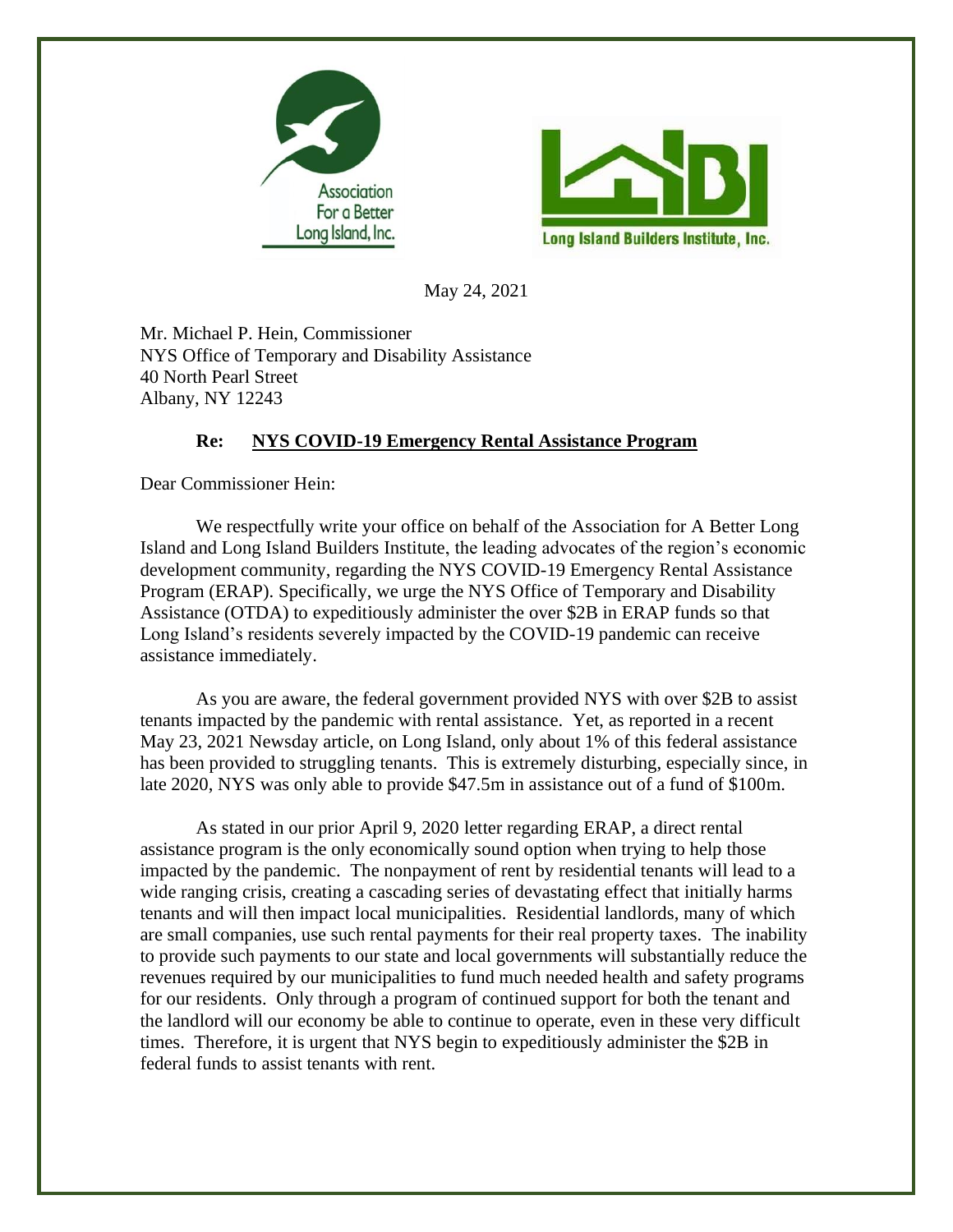Furthermore, we urge OTDA to administer a rolling application program, rather than a program that has an open and closed application period. The benefit of a rolling application period allows OTDA to process & administer ERAP funds immediately and not wait for the application period to close before processing applications and administering funds.

**The Association For a Better Long Island and Long Island Builders Institute urge NYS Office of Temporary and Disability Assistance to expeditiously administer the ERAP so that Long Island's residents severely impacted by the COVID-19 pandemic can receive assistance immediately.** 

Sincerely,

Jhst

Kyle Strober, Executive Director Mitch Pally, CEO *Association for a Better Long Island Long Island Builders Institute*

Witcher APal

cc: Governor Andrew Cuomo Senator Brian Kavanagh, Chairman, NYS Senate Housing Committee Assemblyman Steven Cymbrowitz, Chairman, NYS Assembly Housing Committee LI NYS Assembly Delegation LI NYS Senate Delegation

\_\_\_\_\_\_\_\_\_\_\_\_\_\_\_\_\_\_\_\_\_\_\_ \_\_\_\_\_\_\_\_\_\_\_\_\_\_\_\_\_\_\_\_\_\_\_\_\_\_\_\_\_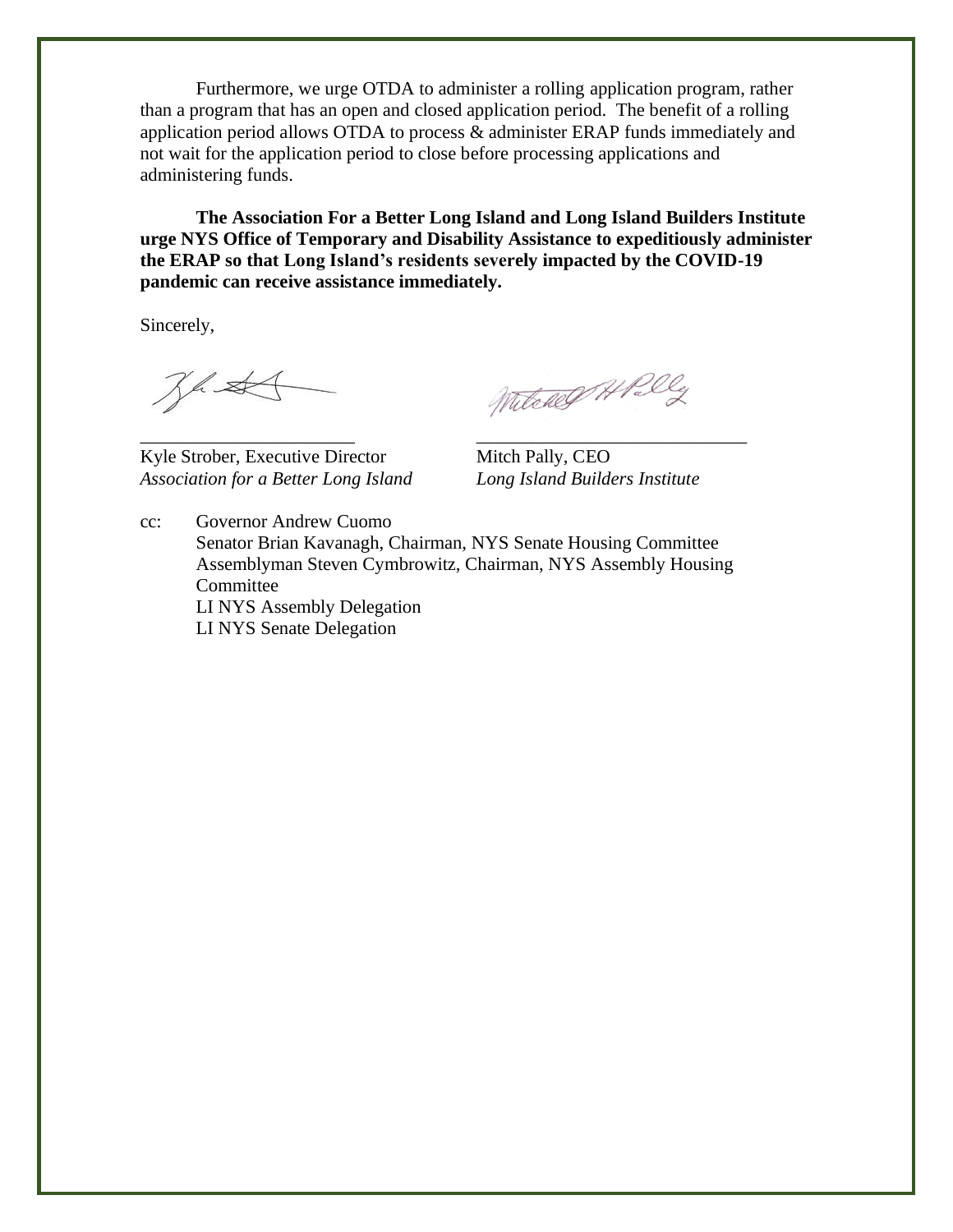





May 24, 2021

The Honorable Andrew M. Cuomo Governor of New York State NYS Capitol Building Albany, NY 12224

Senate Majority Leader Andrea Stewart-Cousins LOB 907 Albany, NY 12224

State Assembly Speaker Carl Heastie Chair, Committee on Rules LOB 932 Albany, NY 12248

Senator Brian Kavanagh Chair, Senate Committee on Housing, Construction and Community Development LOB 512 Albany, NY 12247

Assemblymember Steven Cymbrowitz Chair, Assembly Committee on Housing LOB 943 Albany, NY12248





For a Better Long Island, Inc.





Senator Roxanne J. Persaud Chair, Senate Committee on Social Services LOB 409 Albany, NY 12247

Assemblymember Linda B. Rosenthal Chair, Assembly Committee on Social Services LOB 844 Albany, NY 12248

Commissioner Michael P. Hein New York State Office of Temporary and Disability Assistance 40 North Pearl Street Albany, NY 12243

Commissioner RuthAnne Visnauskas New York State Division of Homes and Community Renewal 38-40 State Street Albany, NY 12207

Dear Governor Cuomo, Majority Leader Stewart-Cousins, Speaker Heastie, Senator Kavanagh, Senator Persaud, Assemblymember Cymbrowitz, Assemblymember Rosenthal, Commissioner Hein, and Commissioner Visnauskas: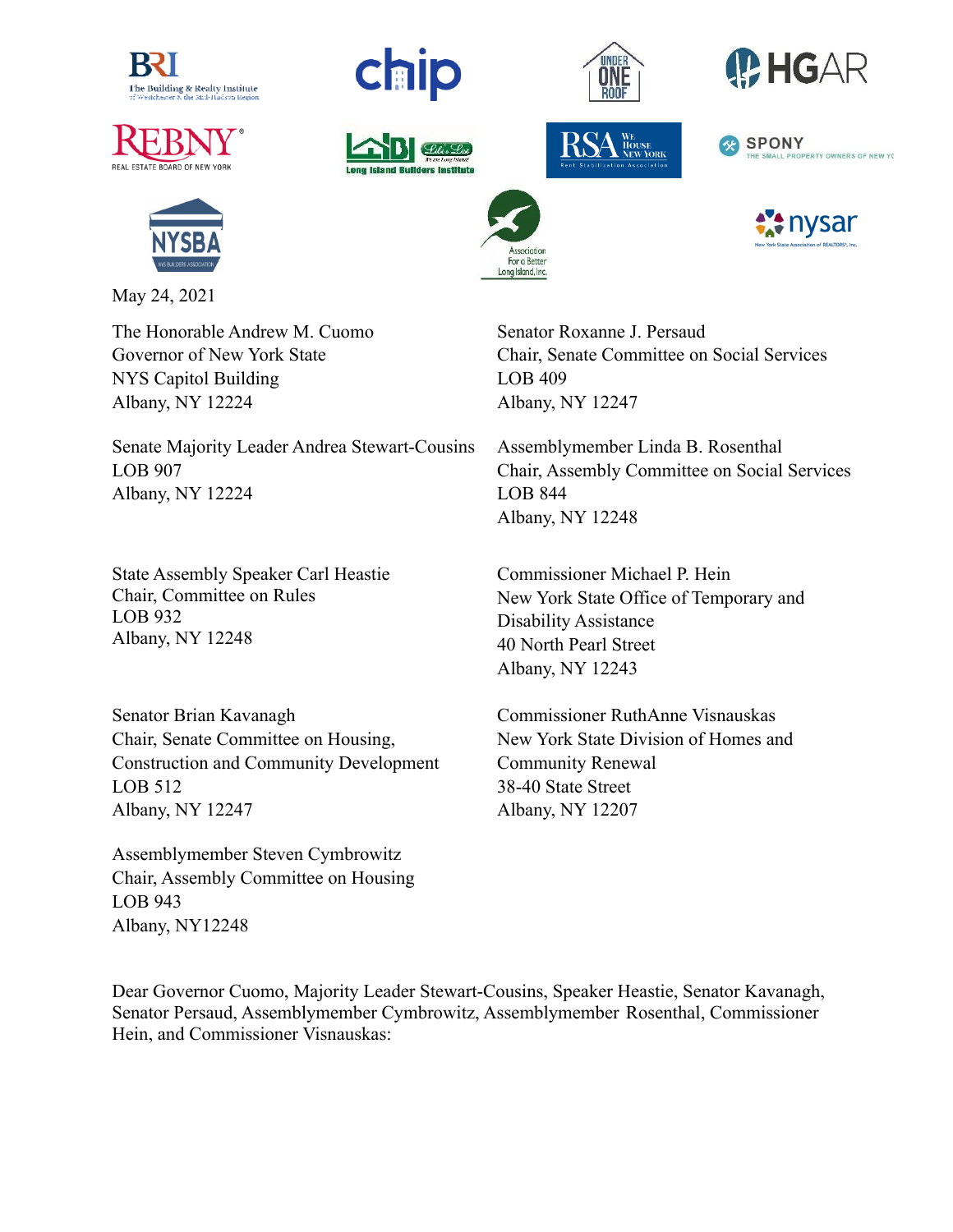As members of the real estate industry representing thousands of property owners statewide, we again write to you to reiterate the importance of quickly establishing a program for distributing federal aid for rental arrears assistance and providing a date for when New Yorkers can expect the program's application portal to launch.

Every day the State fails to launch a distribution program creates more unnecessary burden for renters and property owners. Nearly every other state, including our neighbors in New Jersey and Connecticut, has launched its program and yet five months after the first allocation for rental arrears we have yet to be told an official date for application intake and review. The current delay is even more concerning in light of the State's poor track record to date in allocating rent relief, with recent reports noting that the previous \$100 million program has distributed just \$47 million to approximately 16% of the households that submitted applications since September.

We share a common goal of full participation by eligible tenants and owner acceptance of the rental arrears' payments. As we have previously stated, we are willing to be partners in efforts to educate New Yorkers on portal usage, application materials, and questions on program design. We cannot coordinate those efforts, or set a date for educational webinars, without a date for the portal launch.

With billions in federal assistance at risk of being lost if not spent by the end of the year, it is your responsibility to get this program online so tenants impacted by the pandemic can remain safely housed and owners can meet their property taxes and other financial obligations.

We anxiously await portal launch.

| The Building and Realty Institute            | The Real Estate Board of New York      |
|----------------------------------------------|----------------------------------------|
| <b>Community Housing Improvement Program</b> | Long Island Builders Institute         |
| Under One Roof                               | The Small Property Owners of New York  |
| Hudson Gateway Association of Realtors       | New York State Association of Realtors |
| Association for a Better Long Island         | <b>Rent Stabilization Association</b>  |
| NYS Builders Association                     |                                        |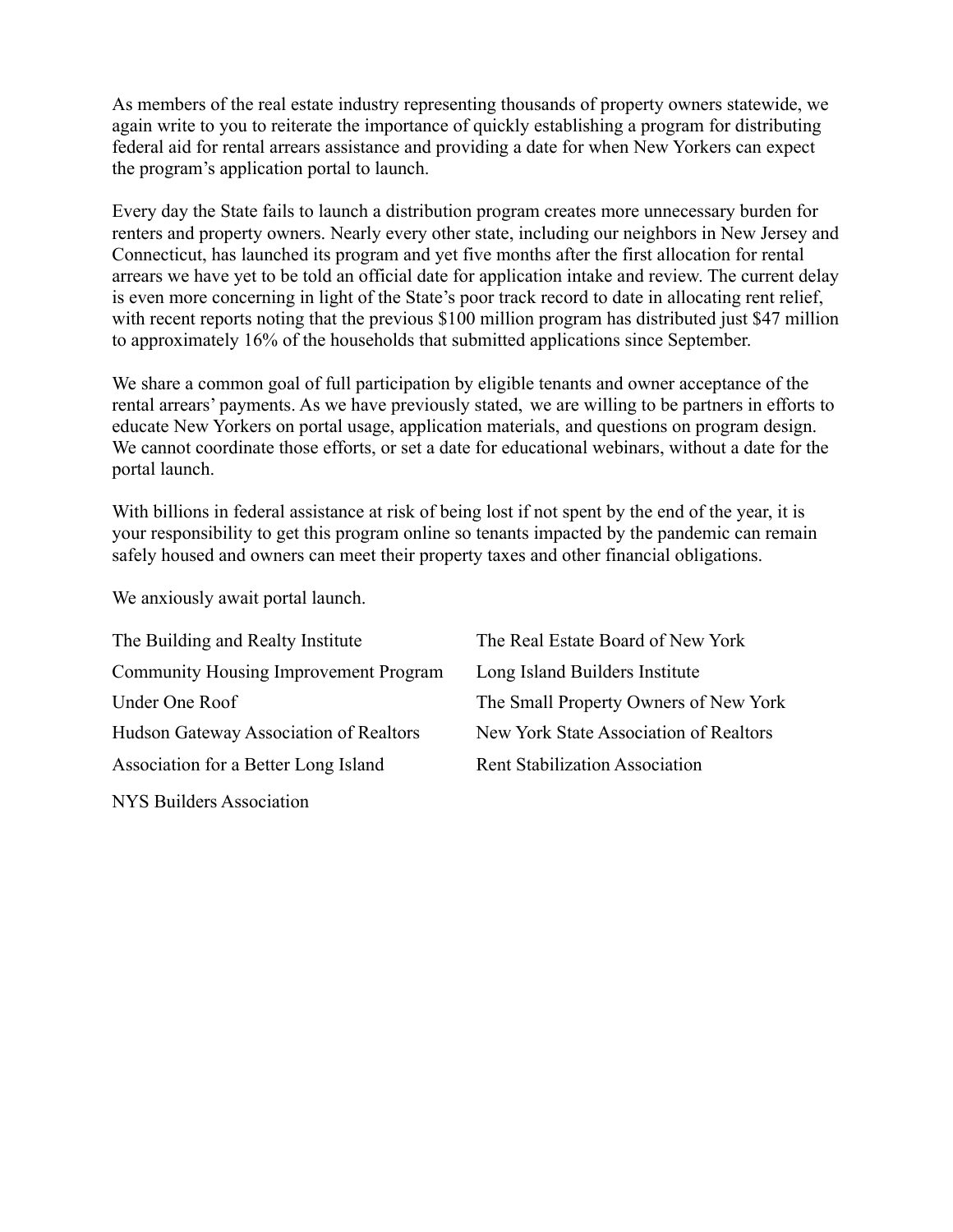



April 9, 2020

Chairman Brian Kavanagh Chairman Steven Cymbrowitz NYS Senate NYS Assembly Committee on Housing, Construction Committee on Housing and Community Development LOB Room 943 LOB Room 512 Albany, NY 12248 Albany, NY 12247

## **Re: NYS S.8140A – COVID-19 Rental Assistance Program**

Dear Chairmen Kavanagh & Cymbrowitz:

The Association For A Better Long Island and Long Island Builders Institute, the leading advocates of the region's economic development community, strongly support this legislation.

Covid-19 has had a significant impact on residents as well as various industries, ranging from small to large businesses, and has posed a threat to the safety and public health on Long Island. The economic impact of COVID19 is yet to be fully known. Each day, property owners are receiving notification from tenants regarding their inability to pay rent. While property owners are making necessary accommodations during this crisis, a COVID-19 emergency rental assistance program would act as a critical bridge to assist residents and businesses.

While Senators have proposed alternative options toward assisting tenants, steering federal, state & local funding directly to the tenants is the only appropriate and economically sound option when trying to help those impacted by the pandemic. In a March 30th [City & State article,](https://www.cityandstateny.com/articles/policy/housing/rent-freeze-possible-details-are-murky.html) economist Josh Mason, of the progressive nonprofit Housing Justice for All, an organization our community rarely agrees with, said directly providing tenants funding to make rent payments is "much better, for all sorts of reasons, rather than to have a sort of disorderly wave of rents not being paid and mortgages going into default and the financial institutions are in distress." We stand in agreement with Mr. Mason's statement. If all tenants halt rental payments, property owners will fail to make mortgage and property tax payments, pay utility bills and maintain properties. We only need to review the wreckage of 2008 where mortgage payments ceased, causing loan servers to default on investor payments, and that in turn led to economic ruin that took years to right. In sum, alternative options do not focus on those individuals, families and